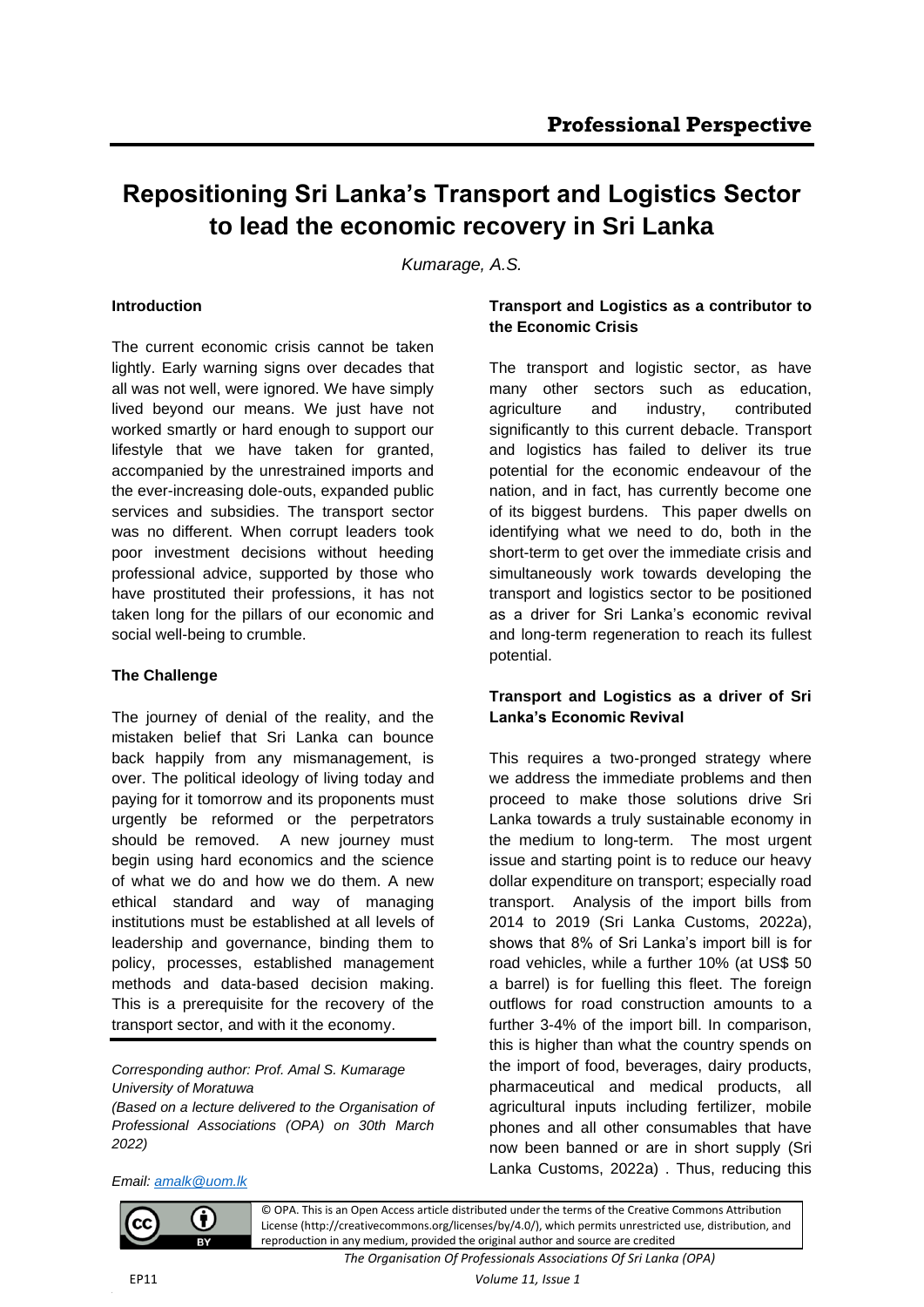economic cost to ease the suffering of many people deprived of other imports essential for life and livelihood, should become an urgent priority.

The strategy identifies the major issues that need to be addressed to relieve the current situation quickly and affordably.

- Reduce consumption of Petroleum Fuel for Transport.
- Redirect towards a sustainable motor vehicle fleet.
- Impose an immediate moratorium on expressway construction and instead
- Invest in modernising the public transport network and improve walking, and cycling,
- Reduce vehicle usage and manage traffic congestion.
- Promote digital technology and supply chain science in transforming transport and logistics operations and
- Reform and Restructure Transport and Logistics Supply and Regulation.

# **A. Reduce Consumption of Petroleum Fuel for Transport**

Around 63% of petroleum imports amounting to US\$ 2,065 million has been used for road transport annually (Sri Lanka Sustainable Energy Authority, 2019). This was when oil was US\$ 50-60 per barrel. At current prices of over US\$ 100 per barrel, this will increase to 20% of our usual import bill of US\$ 20 billion per year. It is possible that oil prices will stay at this level for several years, as in 2008 when it crossed US\$ 100 mark, it held for four years. Continuing dependency on oil will make Sri Lanka's economic recovery well neigh impossible. Private vehicles consume around 80% of this fuel (Weerawardena, 2019), leaving the entire goods and public transport services consuming just 20%, indicating where the problem lies. It is therefore imperative to urgently reduce personal vehicle use. This can be done in different ways in the short-term:

#### • Peg Fuel Prices to global oil price:

Pump prices of fuel in Sri Lanka even at the current Rs. 300+ per litre are still the lowest in the South Asian region in terms of

US\$/litre (Advocata Ins., 2021) . It is also still lower than its inflation-adjusted price in 2008 when global prices exceeded US\$ 100 per barrel and the US dollar was only LKR 110. In fact, oil crossed US\$ 100 per barrel mark even in 1981-82 during the Iran-Iraq war when the US dollar was just LKR 20. The popular principle of cushioning the people from the shocks of fuel prices in the longterm no longer works. There is just too much oil consumption that eventually it is the heavy consumers, the rich and not the poor that benefit from such subsidy. Unlike other goods, fuel imports should not be restricted or rationed as they are necessary inputs for other economic productions, but they should be pegged at market prices with a reasonable tax component that discourages consumption and encourages alternate use. In many countries, this tax is designated to develop and promote less fuel consuming means of alternative mobility to which people can shift without reducing productivity or convenience. Fuel prices may, if allowed, be raised in stages over 2-3 months giving sufficient time for making ready these alternatives which will be discussed below.

• Tax Readjustment of Vehicle Imports and Revenue License Fees to improve fuel economy:

According to import statistics from 2014-19, (Sri Lanka Customs, 2022b) over half a million motor vehicles are imported annually to Sri Lanka. Of this, 60% are motorcycles and 10% are three-wheelers and less than 10% are goods and passenger transport vehicles including buses. The 50,000 motor cars, which make up 10% of all vehicles imported, cost around \$800 million annually which is one half of the total CIF cost of all vehicles imported. In other words, the 10% of car owners spend 50% of foreign exchange as opposed to the 90% of other vehicle importers who use their vehicles for both private and commercial purposes. While this is a social impediment in itself, it is further aggravated by the concessionary permit system which enables around 10,000 vehicles, mostly cars and SUVs, to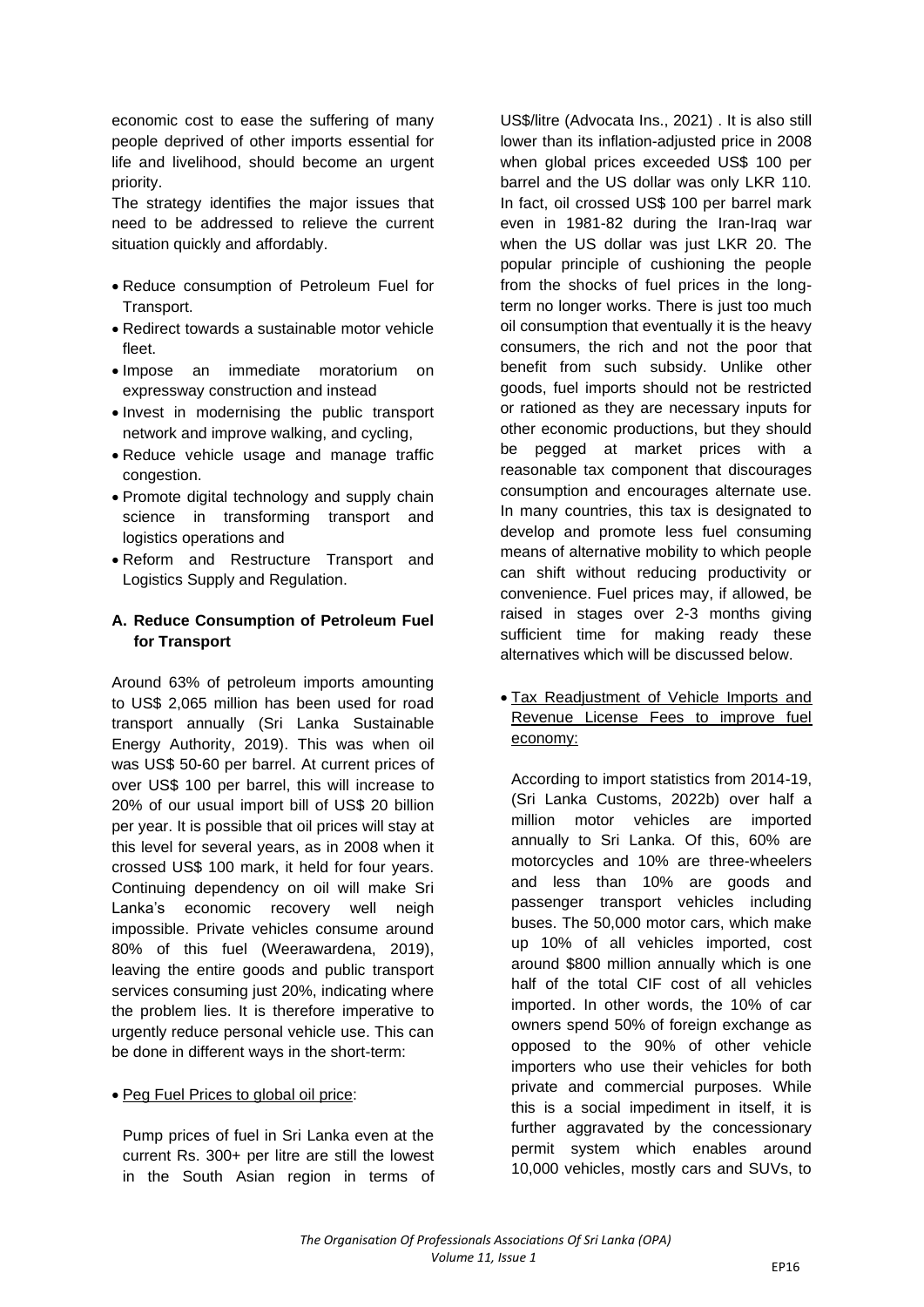be imported annually at minimal taxes. The loss from this concession has been calculated to be LKRs 94 billion per year. This is almost equal to the total tax of LKRs 97 billion the treasury has gathered from all car imports annually. This has effectively reduced the average tax on large cars/SUVs over 1,500 cc to only 99%, whereas three wheelers have paid 132% tax, while motorcycles paid 96%. The concessionary permit scheme is an economic disaster as most people buy the most expensive vehicle available so that they get the highest benefit in terms of resale value. Moreover, such vehicles are heavy consumers of fuel thus creating more economic issues. Thus, it is imperative that the permit scheme be scrapped forthwith. This alone will clearly not be adequate to reduce importation of such expensive and fuel inefficient vehicles. As such the vehicle import tax structure needs to be readjusted urgently considering the fuel economy of vehicles. If any concession is to be offered, it should be for electric vehicles, for which a longterm incentive structure and policy framework should be developed simultaneously.

# • Moratorium on Expressway Building:

Expressway building has contributed significantly to the intolerable debt accumulation. Moreover, the ones completed evidently have not contributed adequately to the economy to avert this crisis. The cost of the Southern Highway up to Galle completed in 2011 was only US\$ 7 million per km. But the construction cost of the Central Expressway-3 that is being hurriedly awarded now, is estimated at US\$ 42 million per km. The total cost of the spending on expressways since 2001 is around US\$ 7 billion (Kumarage, 2022). It is not hard to imagine overspending of at least US\$ 3 billion in building expressways which, at most carry just 3% of the country's traffic. This shows the scale of corruption and waste that has taken place. The road tolls being collected are barely adequate to recover their cost of operation

and maintenance, let alone repay the loans. This 'highway robbery' should be immediately halted by imposing a shortterm moratorium for new road infrastructure until the planning and procurement process that has been systematically corrupted can be reverted.

## • Invest on Public Transport, Walking and Cycling Infrastructure:

For decades public transport has been denied any significant funding. Even when it was finally decided in the last few years, attention has been placed on expensive metros, such as LRTs that Sri Lanka neither needs, nor can afford, at present. The current line of funding from the ADB for railway electrification should be expedited instead of pursuing more road projects. The Sahasara Bus modernization programme (Ministry of Megapolis and Urban Development, 2019) costing US\$ 500, for which low interest finance is readily available and cost less than 1/3rd of the US\$ 1,872 million the government is prepared to commit to building the 20 km Central Expressway-3, has been stopped by the Cabinet recently. This can modernise all the 25,000 buses in the country, connect them to an IT-platform, implement a different business model of paying bus owners for the km-operated, together with digital passenger information systems providing real time information and integrated mobility solutions from first/last mile modes made available from a single platform. It can improve the quality of at least 50% of all trips. Concessionary funding for climate change can also be sought urgently to modernize the entire bus service to what is enjoyed in many developed countries in just a short time, thereby reducing the use of private vehicles and reducing emissions of buses. This can then be integrated to the railway network and the same mobility eco-system through modern IT-systems. A car-free day celebrated in over 1,500 cities worldwide (Wikipedia) should be implemented as a symbol of policy change. The public transport in cities such as Colombo, Kandy, and Galle should be developed to convert these cities to global mobility standards and transit-oriented development strategies to create liveable and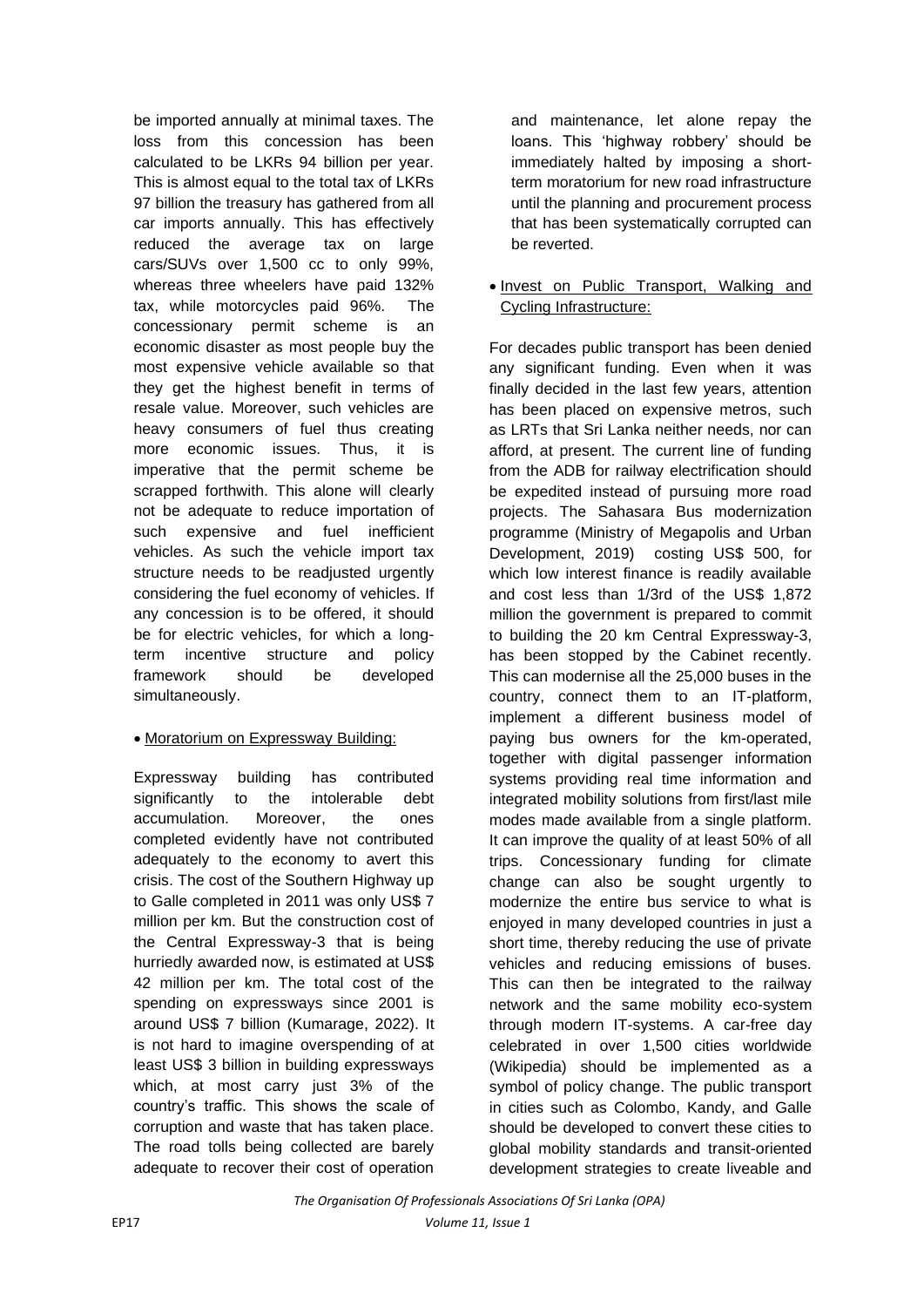green urban spaces that are in demand globally as high-end value adding locations.

• Improve facilities for Walking and Cycling:

For health reasons, more and more urban dwellers look for active mobility opportunities such as cycling and walking. Around 22% of all motorised trips in the Western Province are less than two kilometres in length and are thus walkable or cyclable if the correct infrastructure is provided (JICA, 2015). However, our roads are not provided with such space or safety facilities. We should begin to assign space to foot or cycle users as an immediate policy change at least where space can be provided. This will also be a cost-effective way to improve access to rail and bus transport which can expand to park and ride operations using cycles, particularly for semi-urban and rural areas. Developing sidewalks, pedestrian crossings, to be followed by cycle lanes and walkways, will only cost 1-2% of the annual spending on expressways and yet be used by many more people. Moreover, many countries open selected roads only for cycles and pedestrians on holidays and evenings, which has revived the local economy and created lively public environments. Short-distance food and other deliveries now handled by motorcycles should be incentivised to be moved to bicycles or electric-cycles.

• Reduce Vehicle Use and Manage Congestion:

Even with all of the above, those who have got used to private vehicles and have means of passing off higher fuel prices to others, will continue using their vehicles. However, this causes huge external losses when urban areas get congested especially during peak times. The Government should implement a multi-pronged approach to mitigate congestion, with measures such as imposing peak-period minimum passenger occupancy in selected traffic attracting areas such as Fort, Battaramulla and Nawam Mawatha, introduce bus priority lanes on major corridors, incentivising company transport services and ensure that all major roads are

kept flowing-free throughout the day using modern traffic management technology. It should seek the help of the environmental conscious younger generations to drive this initiative and move Sri Lanka to attain its optimum balance between vehicle use, land availability and environmental sustainability. In addition, work-from-home and compressed work weeks for others who physically report will be encouraged to reduce commuting trips. More reliable online services should be provided to eliminate unproductive physical travel. Delivery of goods will be limited to night-time along major corridors and congested urban streets. Speeds would be monitored to ensure minimum mobility levels are maintained and restrictions revised accordingly on a monthly basis.

# **B. Position Sri Lanka as a Modern Transport and Logistics Hub to fast-track economic recovery**

The current economic crisis is an opportunity to break the many barriers that have long prevented Sri Lanka attaining its fullest economic potential. In the transport and logistics sector, Sri Lanka has stagnated under archaic regulations, inefficient suppliers, outdated delivery methods and technologies and lack of professionalism in management and leadership. Though most transport infrastructure is stagnant in under-capacity, Sri Lanka now has excess capacity in underutilised expressways, as well as some ports and airports. There should be a strategy to speedily use these for economic activities so that they are converted from being liabilities to opportunities for economic recovery by using modern management, regulation, and operation methods, supported by modern smart technology and analytics. Short-term initiatives include:

• Promote Digital Transformation in Transport, Logistics & Supply Chain Management:

The advances in smart technology is being used effectively in revolutionising the way passengers and goods move around the world and within cities. Industry 4.0/5.0